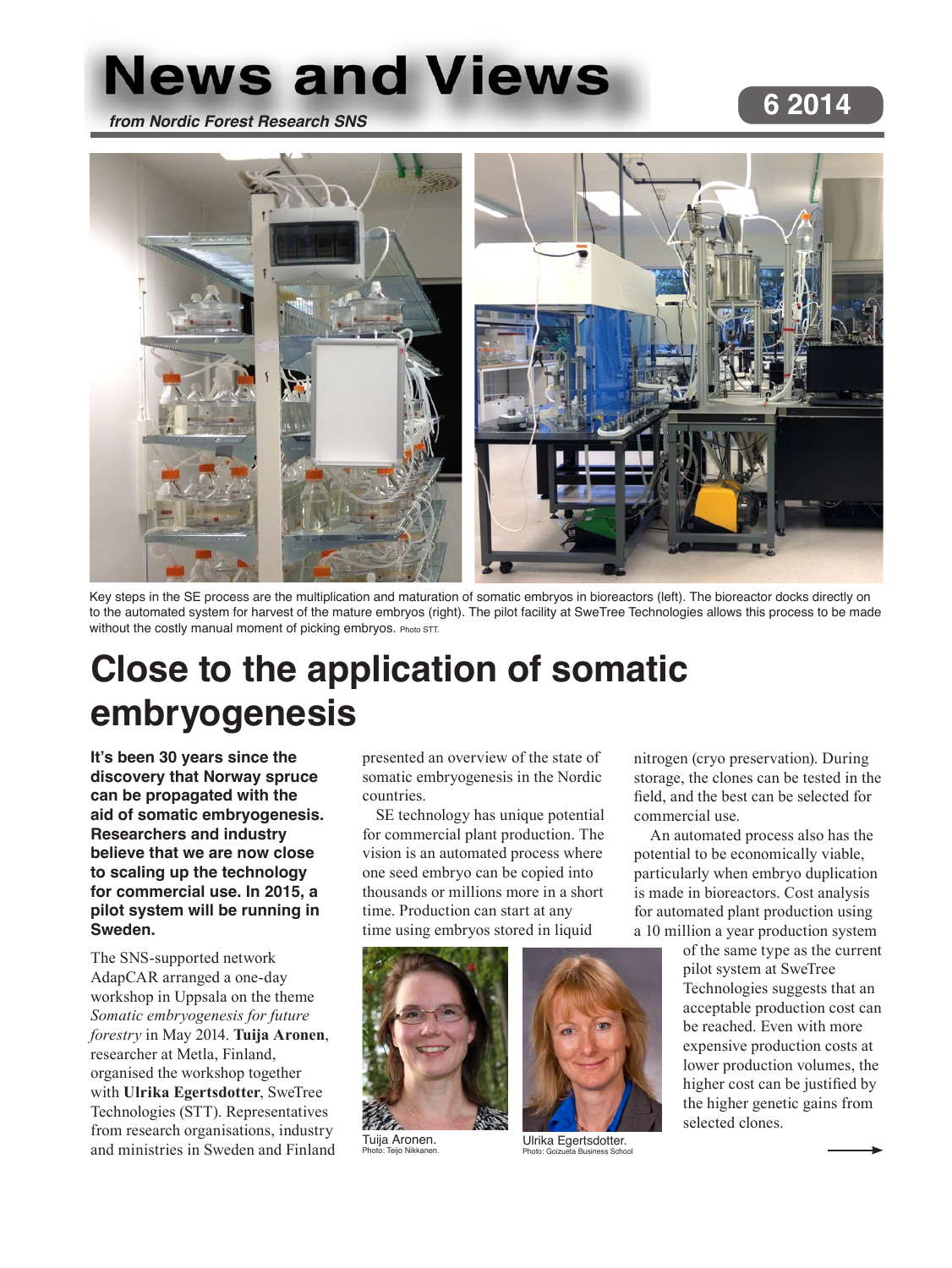### **Pilot equipment up and running**

Sweden has got to grips with upscaling and automating the method. Four forest enterprises are supporting STT in the development.

Ulrika Egertsdotter explains that the company has now optimised and automated the steps for multiplication, maturation and harvest of the mature embryos.

– An automated method for planting of germinated embryos is also patented. The complete, integrated process for plant production will be implemented and tested at the pilot facility in Uppsala during 2015, she says.

**Göran Örlander**, chief forester at the company Södra, predicted that a decision on production facilities for SE plants will become a reality in 1–2 years. Södra is currently using some 1 million rooted cuttings of Norway spruce, and plans to increase it to 2 million.

– Rooted cuttings offer an opportunity to utilize genetically improved material, but the SE technique gives us access to the very best, he says.

### **Legal restrictions**

The legislation differs between Finland and Sweden:

Sweden discusses SE-propagation of selected families (without tracking single clones). So called *family forestry*, involving planting of around 25 untested SE-clones from about six tested families, is an attractive option discussed by the forest companies.

Finland, on the other hand, demands that all clonal plants must be tested individually.

– Therefore, Finland is at a stage where lots of cell lines need to be planted in field tests. While the tests are running, we need to develop cost-effective mass propagation techniques, says Tuija Aronen.

The legislation in Sweden also puts restrictions on the use of clonal plants. A maximum of 5% and 20 hectares of a forest land unit can be used for clonal forestry. The restrictions in Finland and Sweden are due to potential risks and uncertainties.

#### **Development continues**

The technology involves many critical steps, which have presented a challenge for researchers over the



### **What is somatic embyogenes?**

Somatic embryogenesis (SE) is a process of non-sexual reproduction where embryos form and multiply from a single somatic cell or group of somatic cells in vitro. In conifers, the process usually starts with an embryo extracted from a seed. SE cultures develop from somatic cells of the embryos and can proliferate in the form of proembryogenic masses (PEM), with a doubling or tripling of

fresh weight every two weeks. Mature somatic embryos develop from PEMs on media containing the growth regulator abscisic acid. After partial drying, the embryos will germinate on a suitable medium and develop into plantlets that can be grown on in a peat substrate. SE trees have been observed to behave normally, like trees from seeds of similar genotype, in field trials.

years. The zygotic (somatic) embryos must be able to multiply and mature into new embryos, and the embryos have to germinate and develop into plantlets and plants. All steps need strict control of growth regulators, light, temperature, timing etc.

Several cell lines and even families are usually lost during the process. This is a problem, but it has been shown that, despite the losses, SEtrees in the field perform close to the average of the families they are derived from.

Still, there are amendments to be made by researchers and industrial developers. As **David Clapham**, researcher at SLU and STT, explains:

– We should not expect a major breakthrough of the technology. It is rather a matter of continuous small improvements and innovations over the whole range of activities. New problems arise and new solutions are needed when the procedure is scaled up. Innovations will continue even after we begin to produce a million plants or more. Suggestions for improvements will come from all levels, not least from the nursery staff.

*A more comprehensive report can be found on AdapCAR website, see www.nordicforestresearch.org*

*Contacts: Tuija Aronen, Metla. Tuija.aronen@metla.fi Ulrika Egertsdotter, SweTree Technologies, Ulrika.egertsdotter@me.gatech.edu*

### **About AdapCAR**

AdapCAR, The "Centre for Advanced Research in forest genetics, breeding and regeneration for adapting and mitigating climate change" is one of the SNS-supported CAR networks.

The overall aim of AdapCAR is to support development and implementation of good practices for use and management of forest genetic resources. The workshop on somatic embryogenesis is one example of networking activities.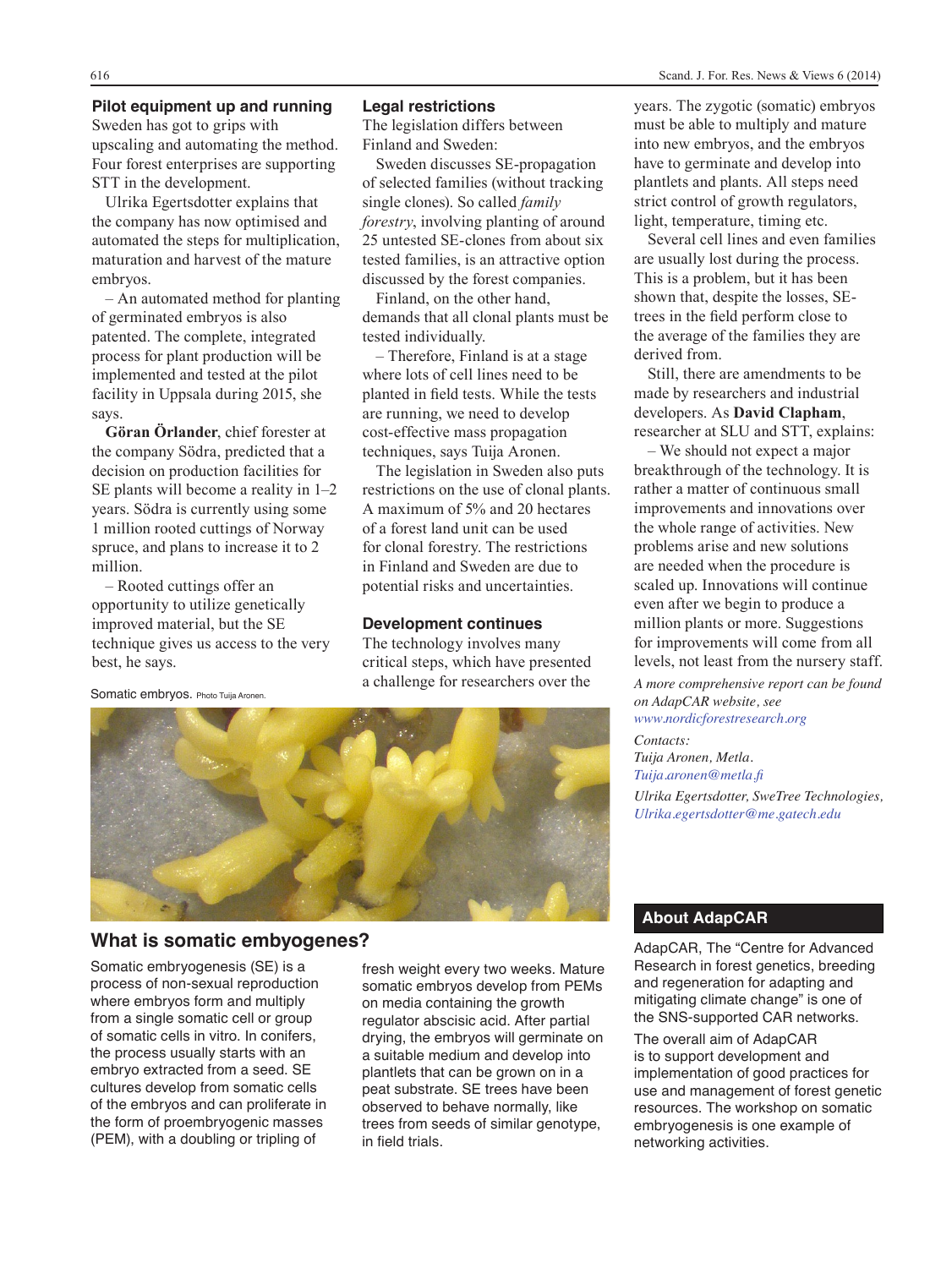

Poplars will contribute to the delivery of wood energy in Iceland. The initial meeting visited one plantation trial. Photo Inga Bödeker

### **"WoodBio" will enhance the forests' role in the Nordic bioeconomy**

**Wood is so much more than pulp and timber. The 3-year Nordic project WoodBio will emphasise its role as a raw material in the developing Nordic bio-economy. The final result will include updated overviews of wood resources, options to increase supply and innovative ideas for the use of wood biomass. New research will also expand our knowledge of short rotation forestry.**

### **Led by Iceland**

The WoodBio project is led by Dr. Olafur Eggertsson, senior researcher at Iceland Forest Research.

Why is Iceland taking on this challenge?

– Iceland is a small country that has always been dependent on its natural resources – from the sea, the land and below the ground. We are also experiencing the effects of global warming, and realise how urgent it is to take actions to halt it, he says.

Forest is not the first thing a

visitor thinks of when travelling to Iceland. Still, the current growing stock (trees above 10 cm diameter) amounts to 0.5 million cubic metres. The annual net increment is around 100,000 cubic metres, and will increase considerably in the coming decades, thanks to recent afforestation efforts.

– The forests are already in use today, despite the short history of new establishment. One example

#### **A part of Nordbio**

WoodBio is one of five projects under the Nordic bioeconomy initiative, NordBio, that was initiated under the Icelandic chairmanship of the Nordic Council of Ministers in 2014. Besides WoodBio, the projects cover topics such as sustainable use of marine resources, prevention of natural disasters, education and bioeconomy innovations.



Olafur Eggertsson. Photo: Heida Vernhardsdottir

is a heating plant in Hallormstadur that uses wood from thinning operations. Wood is also used in small sawmills and for the important Icelandic ferrosilicate production.

### **All Nordic countries**

Wood is the main renewable raw material

in the Nordic countries. Finland and Sweden are among the leading producers of forest products in the world. Norway also has important forest resources, and Denmark and Iceland are increasing their resources with plans for more afforestation. Thus, forests play a crucial role in the transition to a biobased economy in the Nordic countries.

The project involves researchers from all of the Nordic countries. The overall aim is to highlight the role of forestry in the Nordic bio-economy with emphasis on wood biomass as a